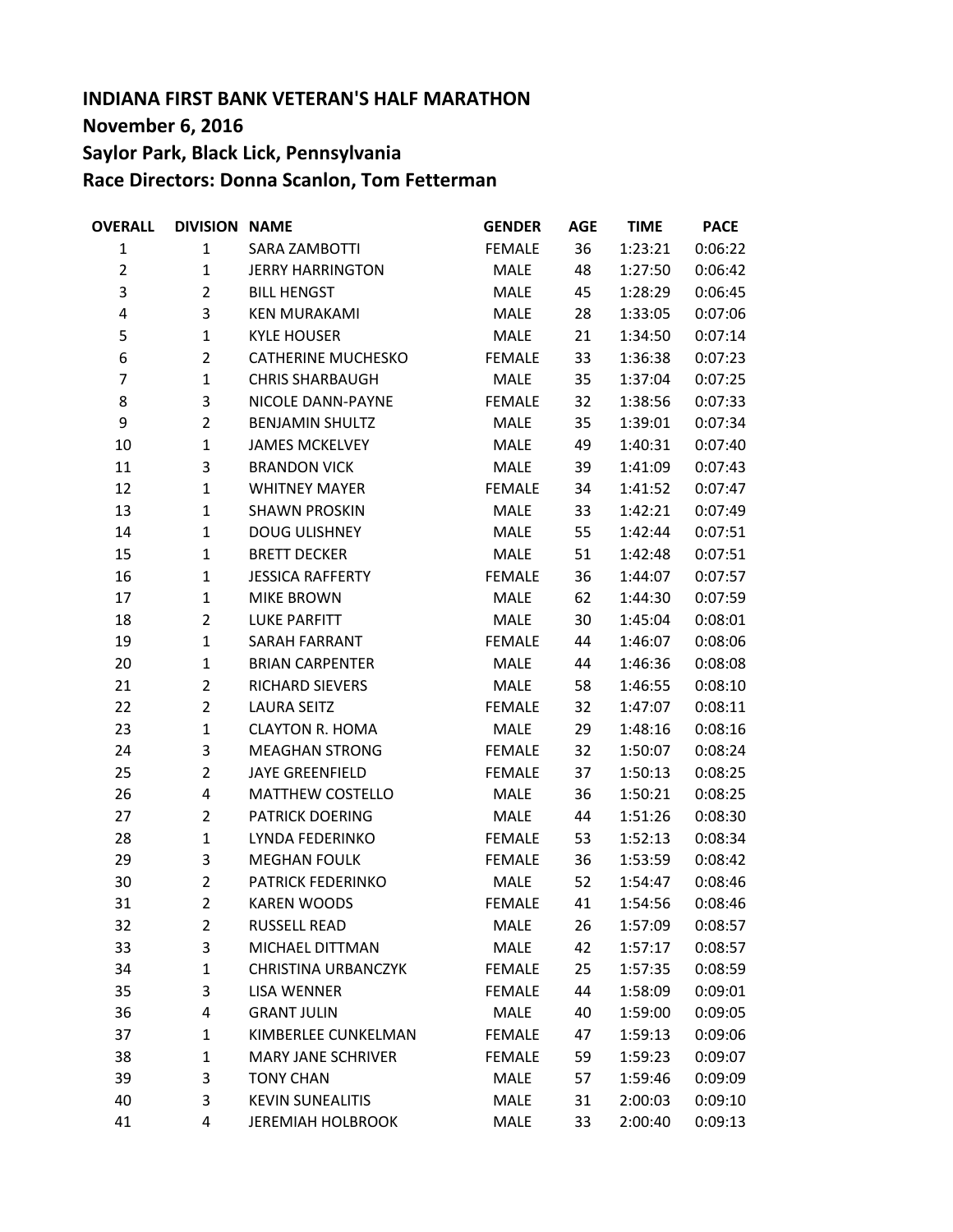| <b>OVERALL</b> | <b>DIVISION NAME</b> |                           | <b>GENDER</b> | <b>AGE</b> | <b>TIME</b> | <b>PACE</b> |
|----------------|----------------------|---------------------------|---------------|------------|-------------|-------------|
| 42             | 4                    | <b>SARAH HOFFMAN</b>      | <b>FEMALE</b> | 41         | 2:01:00     | 0:09:14     |
| 43             | 3                    | <b>BENTON GREEN</b>       | MALE          | 27         | 2:01:49     | 0:09:18     |
| 44             | 5                    | LEE ANN CRAMER            | <b>FEMALE</b> | 40         | 2:02:06     | 0:09:19     |
| 45             | $\overline{2}$       | <b>RON ORR</b>            | MALE          | 61         | 2:02:06     | 0:09:19     |
| 46             | 4                    | <b>TRICIA SOMERVILLE</b>  | <b>FEMALE</b> | 39         | 2:02:30     | 0:09:21     |
| 47             | $\overline{2}$       | DAVID S. SOMERVILLE       | MALE          | 46         | 2:02:31     | 0:09:21     |
| 48             | 5                    | <b>TODD KEPPICH</b>       | MALE          | 41         | 2:02:43     | 0:09:22     |
| 49             | 5                    | <b>CHRIS VILLA</b>        | MALE          | 39         | 2:02:44     | 0:09:22     |
| 50             | 3                    | JOHN N. STEVENS           | MALE          | 64         | 2:03:31     | 0:09:26     |
| 51             | $\overline{2}$       | <b>MARY SECKAR</b>        | <b>FEMALE</b> | 25         | 2:03:36     | 0:09:26     |
| 52             | 3                    | <b>ERIN MINNS</b>         | <b>FEMALE</b> | 26         | 2:03:42     | 0:09:27     |
| 53             | 4                    | ED HLEBECHUK              | MALE          | 60         | 2:04:00     | 0:09:28     |
| 54             | 5                    | <b>HEATHER AGEE</b>       | <b>FEMALE</b> | 35         | 2:04:26     | 0:09:30     |
| 55             | 6                    | <b>RICK HELLER</b>        | MALE          | 41         | 2:04:56     | 0:09:32     |
| 56             | 3                    | <b>KEN BALOUGH</b>        | MALE          | 52         | 2:05:52     | 0:09:36     |
| 57             | $\overline{2}$       | <b>CANDIE MCQUISTON</b>   | <b>FEMALE</b> | 57         | 2:06:25     | 0:09:39     |
| 58             | 6                    | <b>SHELLY JONES</b>       | <b>FEMALE</b> | 37         | 2:06:56     | 0:09:41     |
| 59             | $\mathbf 1$          | MIKAYLA SOPATA            | <b>FEMALE</b> | 17         | 2:07:25     | 0:09:44     |
| 60             | 5                    | ART ZOTTOLA               | <b>MALE</b>   | 61         | 2:07:41     | 0:09:45     |
| 61             | 5                    | <b>LUKE SECKAR</b>        | MALE          | 33         | 2:08:00     | 0:09:46     |
| 62             | 6                    | <b>JENNIE TOYOKAWA</b>    | <b>FEMALE</b> | 43         | 2:08:05     | 0:09:47     |
| 63             | 3                    | <b>JOHN SHEEHAN</b>       | MALE          | 47         | 2:08:05     | 0:09:47     |
| 64             | 6                    | <b>JOSEPH MORGAN</b>      | MALE          | 31         | 2:08:17     | 0:09:48     |
| 65             | 7                    | MICHAEL S. GOODWIN        | MALE          | 40         | 2:08:21     | 0:09:48     |
| 66             | $\overline{2}$       | <b>KATHLEEN BIRKOS</b>    | <b>FEMALE</b> | 53         | 2:09:10     | 0:09:52     |
| 67             | $\overline{2}$       | <b>ANITA BOWERS</b>       | <b>FEMALE</b> | 49         | 2:09:27     | 0:09:53     |
| 68             | 4                    | <b>JAMES TAYLOR</b>       | MALE          | 53         | 2:09:36     | 0:09:54     |
| 69             | $\overline{2}$       | <b>EMILY SOPATA</b>       | <b>FEMALE</b> | 19         | 2:10:05     | 0:09:56     |
| 70             | 7                    | <b>ALLEN MINNS</b>        | MALE          | 30         | 2:11:14     | 0:10:01     |
| 71             | 6                    | <b>JASON HANSFORD</b>     | MALE          | 37         | 2:12:36     | 0:10:07     |
| 72             | 6                    | <b>JOHN BOMBOY</b>        | MALE          | 63         | 2:13:04     | 0:10:09     |
| 73             | 4                    | <b>LINDA MINNS</b>        | <b>FEMALE</b> | 28         | 2:14:00     | 0:10:14     |
| 74             | 3                    | KAREN CROW                | <b>FEMALE</b> | 49         | 2:14:17     | 0:10:15     |
| 75             | $\mathbf{1}$         | PAIGE MCMULLEN            | <b>FEMALE</b> | 14         | 2:15:09     | 0:10:19     |
| 76             | $\overline{2}$       | <b>ELIZABETH SOPATA</b>   | <b>FEMALE</b> | 14         | 2:15:10     | 0:10:19     |
| 77             | 5                    | NICOLE LYDIC              | <b>FEMALE</b> | 26         | 2:15:11     | 0:10:19     |
| 78             | 4                    | <b>CHARITY HANSFORD</b>   | <b>FEMALE</b> | 34         | 2:15:16     | 0:10:20     |
| 79             | 4                    | <b>JASON YOUNG</b>        | MALE          | 47         | 2:15:49     | 0:10:22     |
| 80             | 7                    | <b>VALERIE SLADE</b>      | <b>FEMALE</b> | 37         | 2:15:51     | 0:10:22     |
| 81             | 5                    | <b>STEVE STILES</b>       | MALE          | 45         | 2:15:57     | 0:10:23     |
| 82             | 5                    | MARY ANN WHEELER          | <b>FEMALE</b> | 33         | 2:16:10     | 0:10:24     |
| 83             | 8                    | <b>KRISTIN RODGERS</b>    | <b>FEMALE</b> | 35         | 2:16:54     | 0:10:27     |
| 84             | 4                    | <b>CHRISTINE MORRISON</b> | <b>FEMALE</b> | 48         | 2:17:26     | 0:10:29     |
| 85             | 9                    | KIMBERLY YOUNG RAHN       | <b>FEMALE</b> | 38         | 2:20:45     | 0:10:45     |
| 86             | 4                    | <b>TIM PAUL</b>           | MALE          | 57         | 2:20:45     | 0:10:45     |
| 87             | 6                    | <b>KEVIN CRYBLSKEY</b>    | MALE          | 45         | 2:21:51     | 0:10:50     |
| 88             | 6                    | <b>BRYNN WAYLONIS</b>     | <b>FEMALE</b> | 26         | 2:23:00     | 0:10:55     |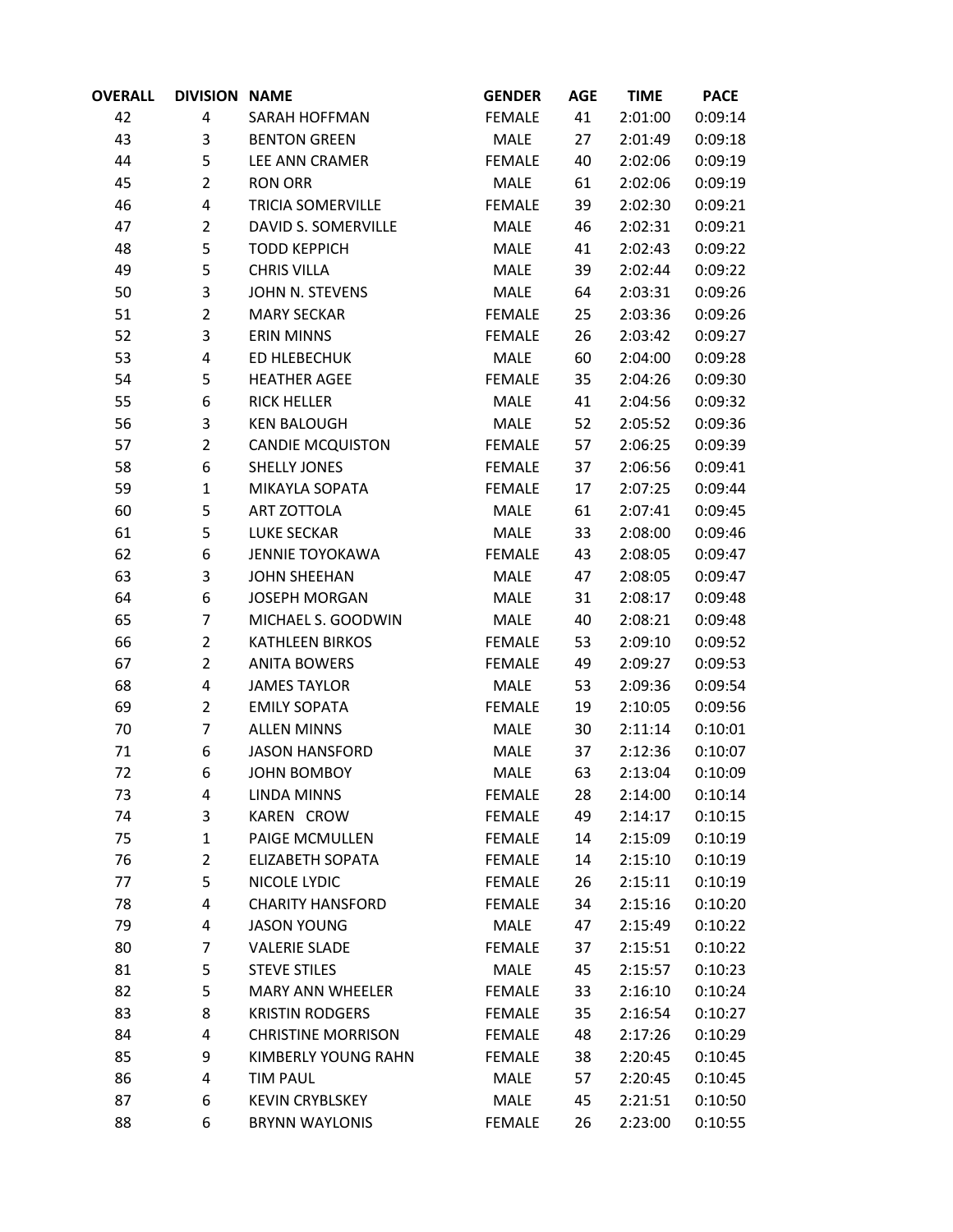| OVERALL | <b>DIVISION NAME</b> |                            | <b>GENDER</b> | <b>AGE</b> | <b>TIME</b> | <b>PACE</b> |
|---------|----------------------|----------------------------|---------------|------------|-------------|-------------|
| 89      | $\mathbf{1}$         | <b>ASHLEY NICOLE</b>       | <b>FEMALE</b> | 24         | 2:23:23     | 0:10:57     |
| 90      | $\overline{7}$       | JENNIFER WALLY BLYSTONE    | <b>FEMALE</b> | 43         | 2:23:27     | 0:10:57     |
| 91      | 5                    | <b>KELLY MALONEY</b>       | <b>FEMALE</b> | 48         | 2:24:33     | 0:11:02     |
| 92      | $\mathbf{1}$         | <b>ELLIOT SHEEHAN</b>      | MALE          | 14         | 2:24:37     | 0:11:02     |
| 93      | 6                    | LAURA BAKEWELL             | <b>FEMALE</b> | 48         | 2:24:37     | 0:11:02     |
| 94      | 8                    | ANGELIQUE KIRSCH           | <b>FEMALE</b> | 44         | 2:24:51     | 0:11:03     |
| 95      | 10                   | AMANDA MCANULTY            | <b>FEMALE</b> | 39         | 2:24:54     | 0:11:04     |
| 96      | 9                    | <b>TRACY DUTKO</b>         | <b>FEMALE</b> | 40         | 2:24:54     | 0:11:04     |
| 97      | 11                   | <b>JESSICA SKILES</b>      | <b>FEMALE</b> | 38         | 2:25:00     | 0:11:04     |
| 98      | 12                   | MARY ANNE MCMULLEN         | <b>FEMALE</b> | 39         | 2:25:01     | 0:11:04     |
| 99      | $\mathbf{1}$         | <b>LEAH DEVER</b>          | <b>FEMALE</b> | 64         | 2:25:22     | 0:11:06     |
| 100     | 10                   | PAULA ANTONIO              | <b>FEMALE</b> | 43         | 2:25:46     | 0:11:08     |
| 101     | 11                   | <b>WENDY EPERESI</b>       | <b>FEMALE</b> | 41         | 2:25:49     | 0:11:08     |
| 102     | 12                   | <b>KRISTEN PEGG</b>        | <b>FEMALE</b> | 40         | 2:25:49     | 0:11:08     |
| 103     | 8                    | MICHAEL SHAFFER            | MALE          | 40         | 2:25:51     | 0:11:08     |
| 104     | $\overline{7}$       | <b>ADAM CLAWSON</b>        | MALE          | 46         | 2:25:58     | 0:11:09     |
| 105     | 9                    | <b>CLAY KARADUS</b>        | <b>MALE</b>   | 43         | 2:25:59     | 0:11:09     |
| 106     | 13                   | <b>AMY ATHERTON</b>        | <b>FEMALE</b> | 39         | 2:26:06     | 0:11:09     |
| 107     | 8                    | MICHAEL FEICK              | MALE          | 34         | 2:26:33     | 0:11:11     |
| 108     | 14                   | <b>KELLY DUMM</b>          | <b>FEMALE</b> | 37         | 2:28:08     | 0:11:18     |
| 109     | 13                   | STEPHANIE SIMONSON         | <b>FEMALE</b> | 41         | 2:28:39     | 0:11:21     |
| 110     | 6                    | <b>KRISTEN CELANI</b>      | <b>FEMALE</b> | 30         | 2:29:10     | 0:11:23     |
| 111     | $\overline{7}$       | <b>LAUREN BERNER</b>       | <b>FEMALE</b> | 30         | 2:29:11     | 0:11:23     |
| 112     | 14                   | <b>BRIANNE BROWN</b>       | <b>FEMALE</b> | 44         | 2:29:59     | 0:11:27     |
| 113     | 8                    | DANIELLE CONDON            | <b>FEMALE</b> | 31         | 2:33:00     | 0:11:41     |
| 114     | 5                    | MIKE RIGGENBACH            | MALE          | 55         | 2:33:07     | 0:11:41     |
| 115     | 15                   | <b>ALISON SMITH</b>        | <b>FEMALE</b> | 43         | 2:33:13     | 0:11:42     |
| 116     | 16                   | <b>AMY SHULTZ</b>          | <b>FEMALE</b> | 40         | 2:33:30     | 0:11:43     |
| 117     | $\overline{7}$       | <b>CHRISTOPHER SHULTZ</b>  | MALE          | 36         | 2:33:31     | 0:11:43     |
| 118     | 15                   | <b>BROOKE MAYAK</b>        | <b>FEMALE</b> | 36         | 2:34:26     | 0:11:47     |
| 119     | $\overline{2}$       | <b>JULIE MAZZA</b>         | <b>FEMALE</b> | 22         | 2:34:34     | 0:11:48     |
| 120     | 7                    | <b>DIANE BELL</b>          | <b>FEMALE</b> | 45         | 2:34:40     | 0:11:48     |
| 121     | $\mathbf{1}$         | WILLIAM P. STROUP          | MALE          | 69         | 2:35:27     | 0:11:52     |
| 122     | 16                   | ERIN HUBBARD               | <b>FEMALE</b> | 39         | 2:36:24     | 0:11:56     |
| 123     | 17                   | AMY COOK                   | <b>FEMALE</b> | 36         | 2:37:05     | 0:11:59     |
| 124     | 18                   | <b>JESSICA HOLLEN</b>      | <b>FEMALE</b> | 37         | 2:37:37     | 0:12:02     |
| 125     | 3                    | MICHELE BELAK              | <b>FEMALE</b> | 52         | 2:37:40     | 0:12:02     |
| 126     | 8                    | MICHAEL SHUTTY             | MALE          | 48         | 2:37:57     | 0:12:03     |
| 127     | 9                    | <b>LINDSEY REED</b>        | <b>FEMALE</b> | 32         | 2:38:40     | 0:12:07     |
| 128     | $\overline{4}$       | <b>CHRISTIE ORLOSKY</b>    | <b>FEMALE</b> | 52         | 2:39:42     | 0:12:11     |
| 129     | 10                   | <b>STACY MCAULIFFE</b>     | <b>FEMALE</b> | 31         | 2:40:20     | 0:12:14     |
| 130     | 19                   | <b>JENNIFER LEGRAND</b>    | <b>FEMALE</b> | 38         | 2:42:08     | 0:12:23     |
| 131     | 17                   | <b>LAURA LEVRI</b>         | <b>FEMALE</b> | 41         | 2:42:47     | 0:12:26     |
| 132     | 3                    | <b>MEGAN MCCARTNEY</b>     | <b>FEMALE</b> | 20         | 2:42:54     | 0:12:26     |
| 133     | 7                    | ROBIN PINSONEAULT          | <b>FEMALE</b> | 26         | 2:44:51     | 0:12:35     |
| 134     | 4                    | ANNE PINSONEAULT           | <b>FEMALE</b> | 24         | 2:44:51     | 0:12:35     |
| 135     | 3                    | <b>ELIZABETH HENDERSON</b> | <b>FEMALE</b> | 14         | 2:46:01     | 0:12:40     |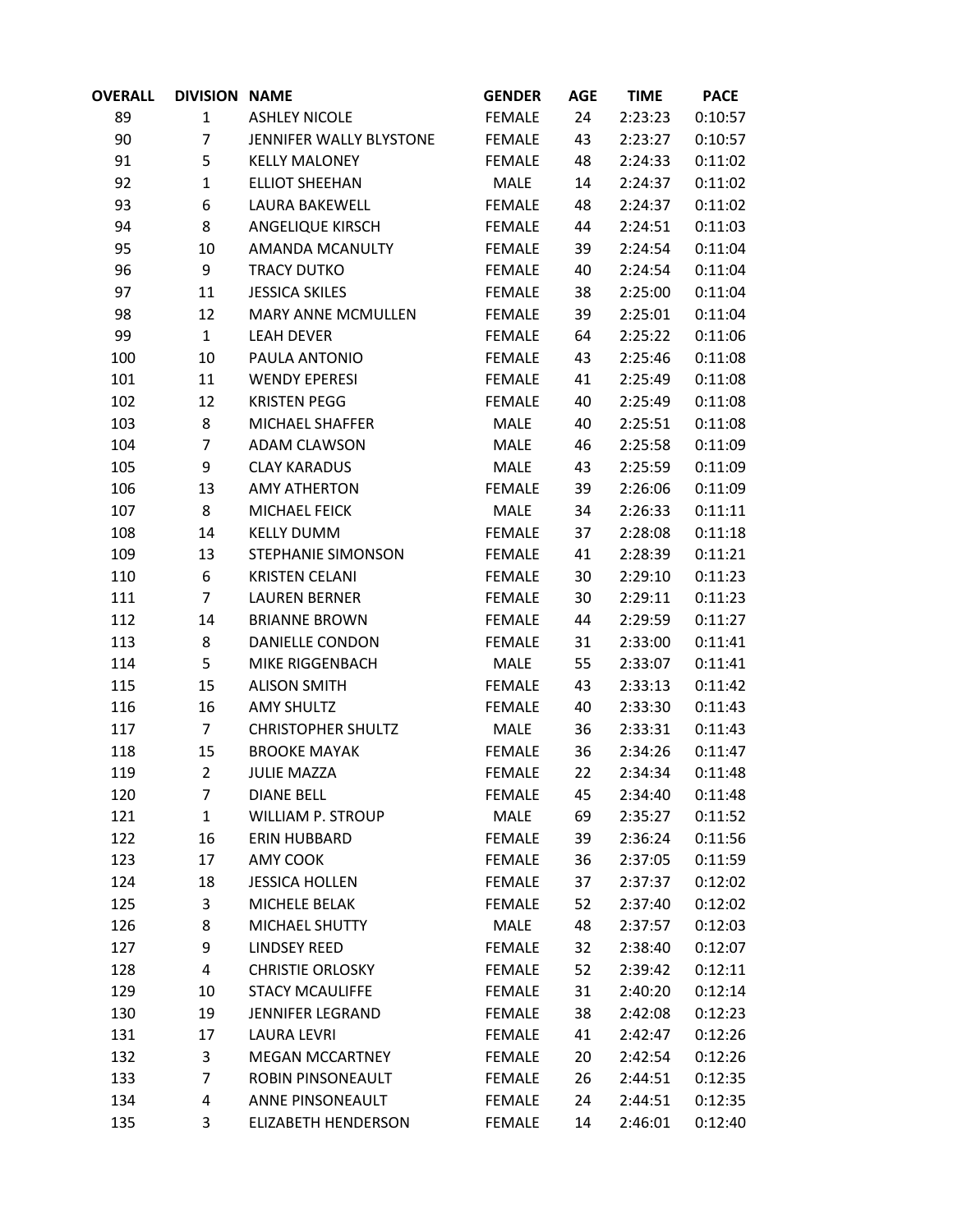| <b>OVERALL</b> | <b>DIVISION NAME</b>             |                              | <b>GENDER</b> | <b>AGE</b> | <b>TIME</b> | <b>PACE</b> |
|----------------|----------------------------------|------------------------------|---------------|------------|-------------|-------------|
| 136            | 7                                | <b>MICHAEL MILLER</b>        | MALE          | 61         | 2:46:38     | 0:12:43     |
| 137            | $\overline{2}$                   | <b>DANIEL DINER</b>          | <b>MALE</b>   | 23         | 2:47:34     | 0:12:47     |
| 138            | 5                                | <b>HOPE FLEGLE</b>           | <b>FEMALE</b> | 23         | 2:47:34     | 0:12:47     |
| 139            | 20                               | <b>AMY SCHAFER</b>           | <b>FEMALE</b> | 35         | 2:51:04     | 0:13:04     |
| 140            | 11                               | <b>CARA GROUP</b>            | <b>FEMALE</b> | 31         | 2:51:41     | 0:13:06     |
| 141            | 5                                | <b>MARY BETH RINE</b>        | <b>FEMALE</b> | 52         | 2:56:38     | 0:13:29     |
| 142            | 21                               | <b>MISTY WILSON</b>          | <b>FEMALE</b> | 35         | 2:56:51     | 0:13:30     |
| 143            |                                  | <b>TAWANNA DENNIS</b>        | <b>FEMALE</b> | $\ddot{?}$ | 2:51:41     | 0:13:06     |
| 144            | 22                               | <b>ANNIE NAGY</b>            | <b>FEMALE</b> | 39         | 3:06:57     | 0:14:16     |
| 145            | 12                               | <b>KIMBERLY KOENIG</b>       | <b>FEMALE</b> | 34         | 3:06:57     | 0:14:16     |
| 146            | 6                                | <b>JANIE DEPP-HUTCHINSON</b> | <b>FEMALE</b> | 22         | 3:08:53     | 0:14:25     |
| 147            | 8                                | <b>ADAM DELLGROSS</b>        | MALE          | 38         | 3:13:59     | 0:14:48     |
| 148            | 6                                | <b>KAREN R. KING</b>         | <b>FEMALE</b> | 54         | 3:16:28     | 0:15:00     |
| 149            | $\mathbf{1}$                     | <b>DON TAYLOR</b>            | <b>MALE</b>   | 85         | 3:22:51     | 0:15:29     |
| 150            | 7                                | <b>NANCY MCMAHON</b>         | <b>FEMALE</b> | 52         | 3:26:48     | 0:15:47     |
| 151            | 23                               | <b>BECKY STIFFLER</b>        | <b>FEMALE</b> | 39         | 3:34:03     | 0:16:20     |
| 152            | 9                                | <b>MICHAEL HANDY</b>         | MALE          | 47         | 3:52:23     | 0:17:44     |
| 153            | 5                                | <b>MICHAEL UNGER</b>         | MALE          | 54         | 3:52:23     | 0:17:44     |
| 154            | 8                                | <b>JOHN SWAUGER</b>          | MALE          | 64         | 5:16:42     | 0:24:11     |
| 154            | 8                                | <b>JOHN SWAUGER</b>          | MALE          | 64         | 5:16:42     | 0:24:11     |
| 155            | 24                               | <b>JAMIE MOYES</b>           | <b>FEMALE</b> | 35         | ?:??:??     | ?:??:??     |
|                | <b>TOP THREE MALE OVERALL:</b>   |                              |               |            |             |             |
| 2              | 1                                | <b>JERRY HARRINGTON</b>      | MALE          | 48         | 1:27:50     | 0:06:42     |
| 3              | $\overline{2}$                   | <b>BILL HENGST</b>           | MALE          | 45         | 1:28:29     | 0:06:45     |
| 4              | 3                                | <b>KEN MURAKAMI</b>          | MALE          | 28         | 1:33:05     | 0:07:06     |
|                | <b>TOP THREE FEMALE OVERALL:</b> |                              |               |            |             |             |
| $\mathbf{1}$   | 1                                | <b>SARA ZAMBOTTI</b>         | <b>FEMALE</b> | 36         | 1:23:21     | 0:06:22     |
| 6              | $\overline{2}$                   | <b>CATHERINE MUCHESKO</b>    | <b>FEMALE</b> | 33         | 1:36:38     | 0:07:23     |
| 8              | 3                                | NICOLE DANN-PAYNE            | <b>FEMALE</b> | 32         | 1:38:56     | 0:07:33     |
|                | <b>MALES, AGES 15 AND UNDER:</b> |                              |               |            |             |             |
| 92             | $\mathbf{1}$                     | <b>ELLIOT SHEEHAN</b>        | <b>MALE</b>   | 14         | 2:24:37     | 0:11:02     |
|                | <b>MALES, AGES 20 TO 24:</b>     |                              |               |            |             |             |
| 5              | 1                                | <b>KYLE HOUSER</b>           | MALE          | 21         | 1:34:50     | 0:07:14     |
| 137            | $\overline{2}$                   | <b>DANIEL DINER</b>          | <b>MALE</b>   | 23         | 2:47:34     | 0:12:47     |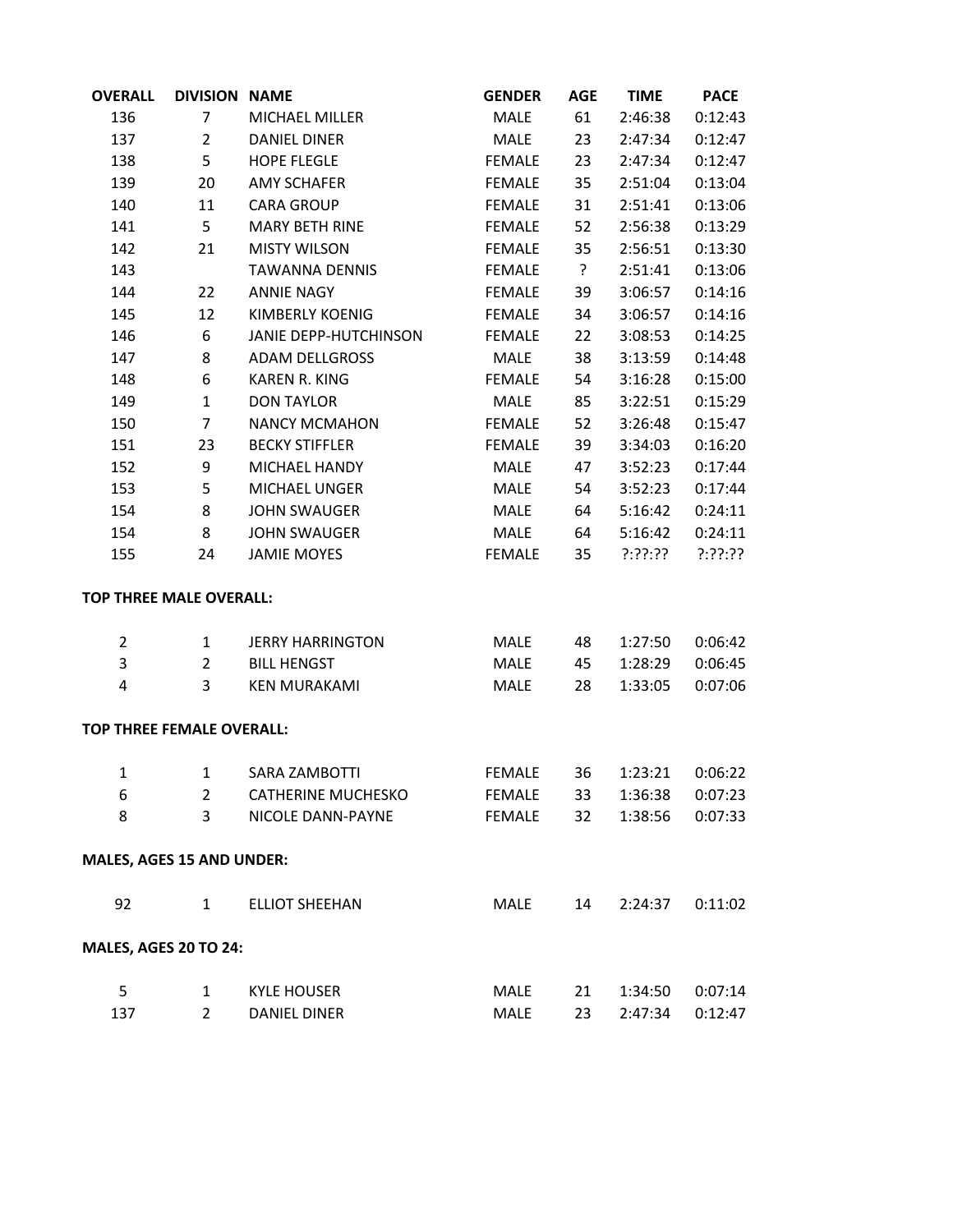|                |                           | <b>GENDER</b>                                                                                                                          | <b>AGE</b> | <b>TIME</b> | <b>PACE</b> |
|----------------|---------------------------|----------------------------------------------------------------------------------------------------------------------------------------|------------|-------------|-------------|
|                |                           |                                                                                                                                        |            |             |             |
|                |                           |                                                                                                                                        |            |             |             |
| $\mathbf{1}$   | <b>CLAYTON R. HOMA</b>    | <b>MALE</b>                                                                                                                            | 29         | 1:48:16     | 0:08:16     |
| $\overline{2}$ | <b>RUSSELL READ</b>       | <b>MALE</b>                                                                                                                            | 26         | 1:57:09     | 0:08:57     |
| 3              | <b>BENTON GREEN</b>       | <b>MALE</b>                                                                                                                            | 27         | 2:01:49     | 0:09:18     |
|                |                           |                                                                                                                                        |            |             |             |
| 1              | <b>SHAWN PROSKIN</b>      | MALE                                                                                                                                   | 33         | 1:42:21     | 0:07:49     |
| $\overline{2}$ | <b>LUKE PARFITT</b>       | <b>MALE</b>                                                                                                                            | 30         | 1:45:04     | 0:08:01     |
| 3              | <b>KEVIN SUNEALITIS</b>   | MALE                                                                                                                                   | 31         | 2:00:03     | 0:09:10     |
| $\overline{4}$ | <b>JEREMIAH HOLBROOK</b>  | <b>MALE</b>                                                                                                                            | 33         | 2:00:40     | 0:09:13     |
| 5              | <b>LUKE SECKAR</b>        | <b>MALE</b>                                                                                                                            | 33         | 2:08:00     | 0:09:46     |
| 6              | <b>JOSEPH MORGAN</b>      | MALE                                                                                                                                   | 31         | 2:08:17     | 0:09:48     |
| 7              | <b>ALLEN MINNS</b>        | <b>MALE</b>                                                                                                                            | 30         | 2:11:14     | 0:10:01     |
| 8              | MICHAEL FEICK             | <b>MALE</b>                                                                                                                            | 34         | 2:26:33     | 0:11:11     |
|                |                           |                                                                                                                                        |            |             |             |
| $\mathbf{1}$   | <b>CHRIS SHARBAUGH</b>    | <b>MALE</b>                                                                                                                            | 35         | 1:37:04     | 0:07:25     |
| $\overline{2}$ | <b>BENJAMIN SHULTZ</b>    | <b>MALE</b>                                                                                                                            | 35         | 1:39:01     | 0:07:34     |
| 3              | <b>BRANDON VICK</b>       | <b>MALE</b>                                                                                                                            | 39         | 1:41:09     | 0:07:43     |
| $\overline{4}$ | <b>MATTHEW COSTELLO</b>   | MALE                                                                                                                                   | 36         | 1:50:21     | 0:08:25     |
| 5              | <b>CHRIS VILLA</b>        | <b>MALE</b>                                                                                                                            | 39         | 2:02:44     | 0:09:22     |
| 6              | <b>JASON HANSFORD</b>     | <b>MALE</b>                                                                                                                            | 37         | 2:12:36     | 0:10:07     |
| 7              | <b>CHRISTOPHER SHULTZ</b> | <b>MALE</b>                                                                                                                            | 36         | 2:33:31     | 0:11:43     |
| 8              | <b>ADAM DELLGROSS</b>     | <b>MALE</b>                                                                                                                            | 38         | 3:13:59     | 0:14:48     |
|                |                           |                                                                                                                                        |            |             |             |
| $\mathbf{1}$   | <b>BRIAN CARPENTER</b>    | <b>MALE</b>                                                                                                                            | 44         | 1:46:36     | 0:08:08     |
| $\overline{2}$ | <b>PATRICK DOERING</b>    | MALE                                                                                                                                   | 44         | 1:51:26     | 0:08:30     |
| 3              | MICHAEL DITTMAN           | MALE                                                                                                                                   | 42         | 1:57:17     | 0:08:57     |
| 4              | <b>GRANT JULIN</b>        | MALE                                                                                                                                   | 40         | 1:59:00     | 0:09:05     |
| 5              | <b>TODD KEPPICH</b>       | MALE                                                                                                                                   | 41         | 2:02:43     | 0:09:22     |
| 6              | <b>RICK HELLER</b>        | MALE                                                                                                                                   | 41         | 2:04:56     | 0:09:32     |
| 7              | MICHAEL S. GOODWIN        | MALE                                                                                                                                   | 40         | 2:08:21     | 0:09:48     |
| 8              | MICHAEL SHAFFER           | <b>MALE</b>                                                                                                                            | 40         | 2:25:51     | 0:11:08     |
| 9              | <b>CLAY KARADUS</b>       | MALE                                                                                                                                   | 43         | 2:25:59     | 0:11:09     |
|                |                           | <b>DIVISION NAME</b><br><b>MALES, AGES 25 TO 29:</b><br>MALES, AGES 30 TO 34:<br><b>MALES, AGES 35 TO 39:</b><br>MALES, AGES 40 TO 44: |            |             |             |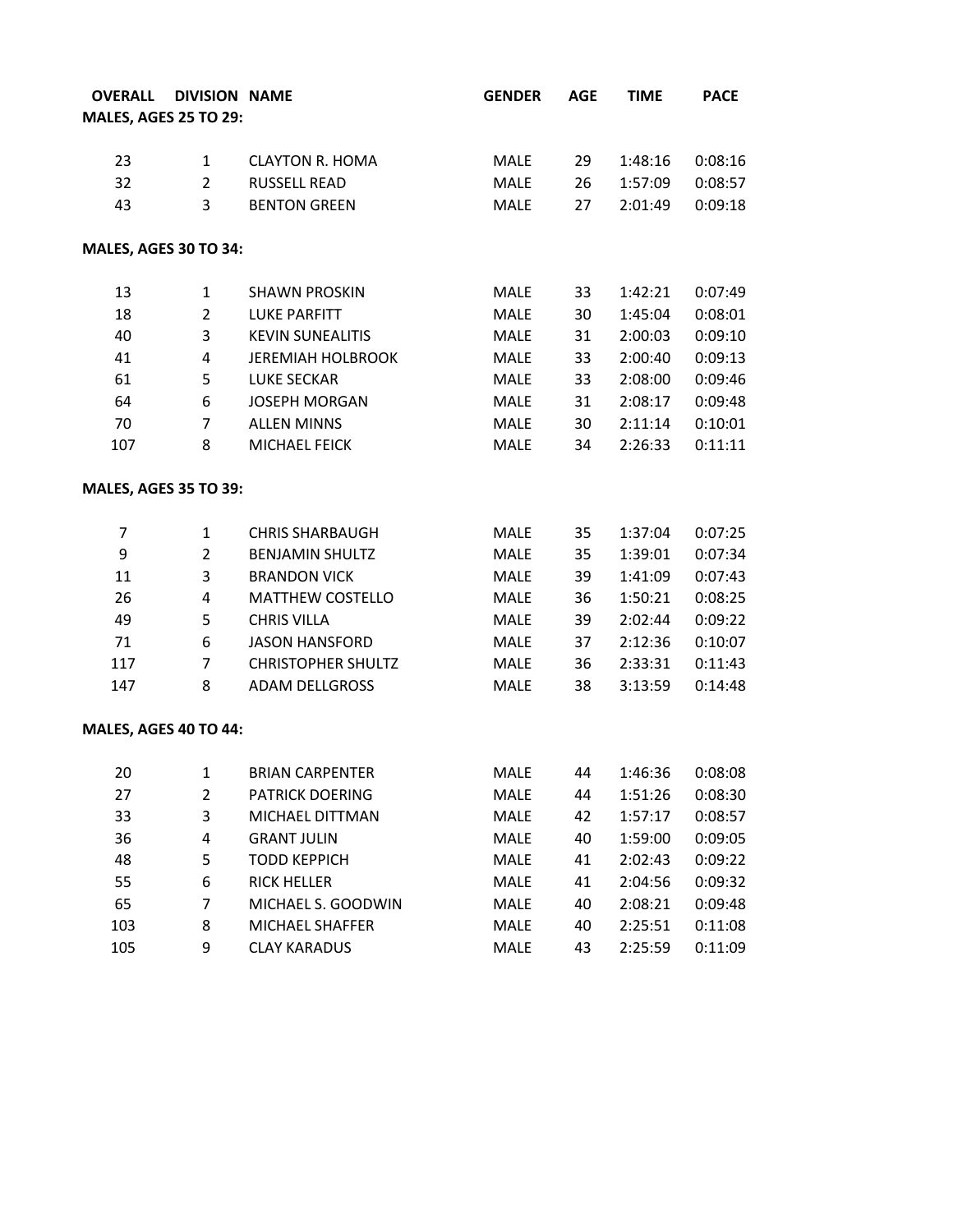| <b>OVERALL</b>               |                                | <b>DIVISION NAME</b>                         | <b>GENDER</b> | <b>AGE</b> | <b>TIME</b>        | PACE               |
|------------------------------|--------------------------------|----------------------------------------------|---------------|------------|--------------------|--------------------|
| <b>MALES, AGES 45 TO 49:</b> |                                |                                              |               |            |                    |                    |
|                              |                                |                                              |               |            |                    |                    |
| 10<br>47                     | $\mathbf{1}$<br>$\overline{2}$ | <b>JAMES MCKELVEY</b><br>DAVID S. SOMERVILLE | MALE<br>MALE  | 49<br>46   | 1:40:31<br>2:02:31 | 0:07:40<br>0:09:21 |
| 63                           | 3                              |                                              |               |            |                    | 0:09:47            |
|                              | $\overline{4}$                 | <b>JOHN SHEEHAN</b>                          | MALE          | 47         | 2:08:05            |                    |
| 79                           |                                | <b>JASON YOUNG</b>                           | MALE          | 47         | 2:15:49            | 0:10:22<br>0:10:23 |
| 81                           | 5                              | <b>STEVE STILES</b>                          | MALE          | 45         | 2:15:57            |                    |
| 87                           | 6                              | <b>KEVIN CRYBLSKEY</b>                       | MALE          | 45         | 2:21:51            | 0:10:50            |
| 104                          | $\overline{7}$                 | <b>ADAM CLAWSON</b>                          | MALE          | 46         | 2:25:58            | 0:11:09            |
| 126<br>152                   | 8<br>9                         | MICHAEL SHUTTY<br>MICHAEL HANDY              | MALE<br>MALE  | 48<br>47   | 2:37:57<br>3:52:23 | 0:12:03<br>0:17:44 |
| MALES, AGES 50 TO 54:        |                                |                                              |               |            |                    |                    |
| 15                           | 1                              | <b>BRETT DECKER</b>                          | MALE          | 51         | 1:42:48            | 0:07:51            |
| 30                           | $\overline{2}$                 | <b>PATRICK FEDERINKO</b>                     | MALE          | 52         | 1:54:47            | 0:08:46            |
| 56                           | 3                              | <b>KEN BALOUGH</b>                           | MALE          | 52         | 2:05:52            | 0:09:36            |
| 68                           | $\overline{4}$                 | <b>JAMES TAYLOR</b>                          | MALE          | 53         | 2:09:36            | 0:09:54            |
| 153                          | 5                              | MICHAEL UNGER                                | MALE          | 54         | 3:52:23            | 0:17:44            |
| <b>MALES, AGES 55 TO 59:</b> |                                |                                              |               |            |                    |                    |
| 14                           | $\mathbf{1}$                   | <b>DOUG ULISHNEY</b>                         | MALE          | 55         | 1:42:44            | 0:07:51            |
| 21                           | $\overline{2}$                 | RICHARD SIEVERS                              | MALE          | 58         | 1:46:55            | 0:08:10            |
| 39                           | 3                              | <b>TONY CHAN</b>                             | MALE          | 57         | 1:59:46            | 0:09:09            |
| 86                           | 4                              | <b>TIM PAUL</b>                              | MALE          | 57         | 2:20:45            | 0:10:45            |
| 114                          | 5                              | MIKE RIGGENBACH                              | MALE          | 55         | 2:33:07            | 0:11:41            |
| MALES, AGES 60 TO 64:        |                                |                                              |               |            |                    |                    |
| 17                           | 1                              | <b>MIKE BROWN</b>                            | <b>MALE</b>   | 62         | 1:44:30            | 0:07:59            |
| 45                           | $\overline{2}$                 | <b>RON ORR</b>                               | MALE          | 61         | 2:02:06            | 0:09:19            |
| 50                           | 3                              | JOHN N. STEVENS                              | MALE          | 64         | 2:03:31            | 0:09:26            |
| 53                           | 4                              | ED HLEBECHUK                                 | MALE          | 60         | 2:04:00            | 0:09:28            |
| 60                           | 5                              | ART ZOTTOLA                                  | MALE          | 61         | 2:07:41            | 0:09:45            |
| 72                           | 6                              | JOHN BOMBOY                                  | MALE          | 63         | 2:13:04            | 0:10:09            |
| 136                          | $\overline{7}$                 | <b>MICHAEL MILLER</b>                        | MALE          | 61         | 2:46:38            | 0:12:43            |
| 154                          | 8                              | <b>JOHN SWAUGER</b>                          | MALE          | 64         | 5:16:42            | 0:24:11            |
| <b>MALES, AGES 65 TO 69:</b> |                                |                                              |               |            |                    |                    |
| 121                          | $\mathbf{1}$                   | <b>WILLIAM P. STROUP</b>                     | MALE          | 69         | 2:35:27            | 0:11:52            |
| <b>MALES, AGES 85 TO 89:</b> |                                |                                              |               |            |                    |                    |
| 149                          | $\mathbf{1}$                   | <b>DON TAYLOR</b>                            | MALE          | 85         | 3:22:51            | 0:15:29            |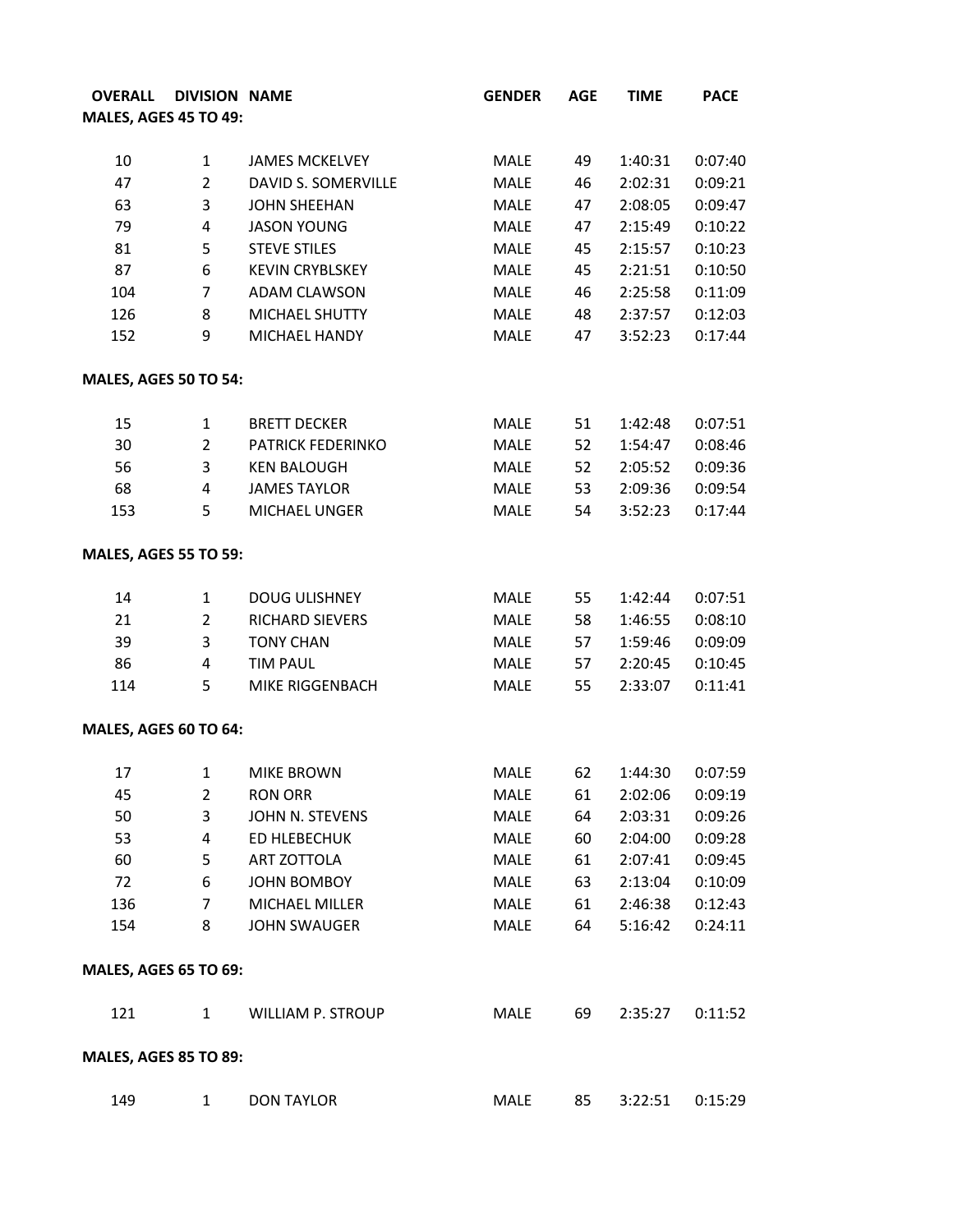| <b>OVERALL</b>                     |                | <b>DIVISION NAME</b>       | <b>GENDER</b> | <b>AGE</b> | <b>TIME</b> | <b>PACE</b> |
|------------------------------------|----------------|----------------------------|---------------|------------|-------------|-------------|
| <b>FEMALES, AGES 15 AND UNDER:</b> |                |                            |               |            |             |             |
| 75                                 | $\mathbf{1}$   | <b>PAIGE MCMULLEN</b>      | FEMALE        | 14         | 2:15:09     | 0:10:19     |
| 76                                 | $\overline{2}$ | <b>ELIZABETH SOPATA</b>    | FEMALE        | 14         | 2:15:10     | 0:10:19     |
| 135                                | $\overline{3}$ | <b>ELIZABETH HENDERSON</b> | FEMALE        | 14         | 2:46:01     | 0:12:40     |
|                                    |                |                            |               |            |             |             |
| FEMALES, AGES 16 TO 19:            |                |                            |               |            |             |             |
| 59                                 | $\mathbf{1}$   | MIKAYLA SOPATA             | FEMALE        | 17         | 2:07:25     | 0:09:44     |
| 69                                 | $\overline{2}$ | <b>EMILY SOPATA</b>        | <b>FEMALE</b> | 19         | 2:10:05     | 0:09:56     |
| FEMALES, AGES 20 TO 24:            |                |                            |               |            |             |             |
| 89                                 | $\mathbf{1}$   | <b>ASHLEY NICOLE</b>       | FEMALE        | 24         | 2:23:23     | 0:10:57     |
| 119                                | $\overline{2}$ | <b>JULIE MAZZA</b>         | FEMALE        | 22         | 2:34:34     | 0:11:48     |
| 132                                | 3              | <b>MEGAN MCCARTNEY</b>     | FEMALE        | 20         | 2:42:54     | 0:12:26     |
| 134                                | $\overline{4}$ | ANNE PINSONEAULT           | FEMALE        | 24         | 2:44:51     | 0:12:35     |
| 138                                | 5              | <b>HOPE FLEGLE</b>         | FEMALE        | 23         | 2:47:34     | 0:12:47     |
| 146                                | 6              | JANIE DEPP-HUTCHINSON      | FEMALE        | 22         | 3:08:53     | 0:14:25     |
| FEMALES, AGES 25 TO 29:            |                |                            |               |            |             |             |
| 34                                 | $\mathbf{1}$   | CHRISTINA URBANCZYK        | FEMALE        | 25         | 1:57:35     | 0:08:59     |
| 51                                 | $\overline{2}$ | <b>MARY SECKAR</b>         | FEMALE        | 25         | 2:03:36     | 0:09:26     |
| 52                                 | $\mathbf{3}$   | <b>ERIN MINNS</b>          | FEMALE        | 26         | 2:03:42     | 0:09:27     |
| 73                                 | $\overline{4}$ | <b>LINDA MINNS</b>         | FEMALE        | 28         | 2:14:00     | 0:10:14     |
| 77                                 | 5              | NICOLE LYDIC               | FEMALE        | 26         | 2:15:11     | 0:10:19     |
| 88                                 | 6              | <b>BRYNN WAYLONIS</b>      | FEMALE        | 26         | 2:23:00     | 0:10:55     |
| 133                                | $\overline{7}$ | ROBIN PINSONEAULT          | FEMALE        | 26         | 2:44:51     | 0:12:35     |
| FEMALES, AGES 30 TO 34:            |                |                            |               |            |             |             |
| 12                                 | 1              | <b>WHITNEY MAYER</b>       | <b>FEMALE</b> | 34         | 1:41:52     | 0:07:47     |
| 22                                 | $\overline{2}$ | LAURA SEITZ                | <b>FEMALE</b> | 32         | 1:47:07     | 0:08:11     |
| 24                                 | 3              | <b>MEAGHAN STRONG</b>      | <b>FEMALE</b> | 32         | 1:50:07     | 0:08:24     |
| 78                                 | 4              | <b>CHARITY HANSFORD</b>    | <b>FEMALE</b> | 34         | 2:15:16     | 0:10:20     |
| 82                                 | 5              | <b>MARY ANN WHEELER</b>    | <b>FEMALE</b> | 33         | 2:16:10     | 0:10:24     |
| 110                                | 6              | <b>KRISTEN CELANI</b>      | <b>FEMALE</b> | 30         | 2:29:10     | 0:11:23     |
| 111                                | 7              | <b>LAUREN BERNER</b>       | <b>FEMALE</b> | 30         | 2:29:11     | 0:11:23     |
| 113                                | 8              | <b>DANIELLE CONDON</b>     | <b>FEMALE</b> | 31         | 2:33:00     | 0:11:41     |
| 127                                | 9              | LINDSEY REED               | <b>FEMALE</b> | 32         | 2:38:40     | 0:12:07     |
| 129                                | 10             | <b>STACY MCAULIFFE</b>     | <b>FEMALE</b> | 31         | 2:40:20     | 0:12:14     |
| 140                                | 11             | <b>CARA GROUP</b>          | <b>FEMALE</b> | 31         | 2:51:41     | 0:13:06     |
| 145                                | 12             | <b>KIMBERLY KOENIG</b>     | <b>FEMALE</b> | 34         | 3:06:57     | 0:14:16     |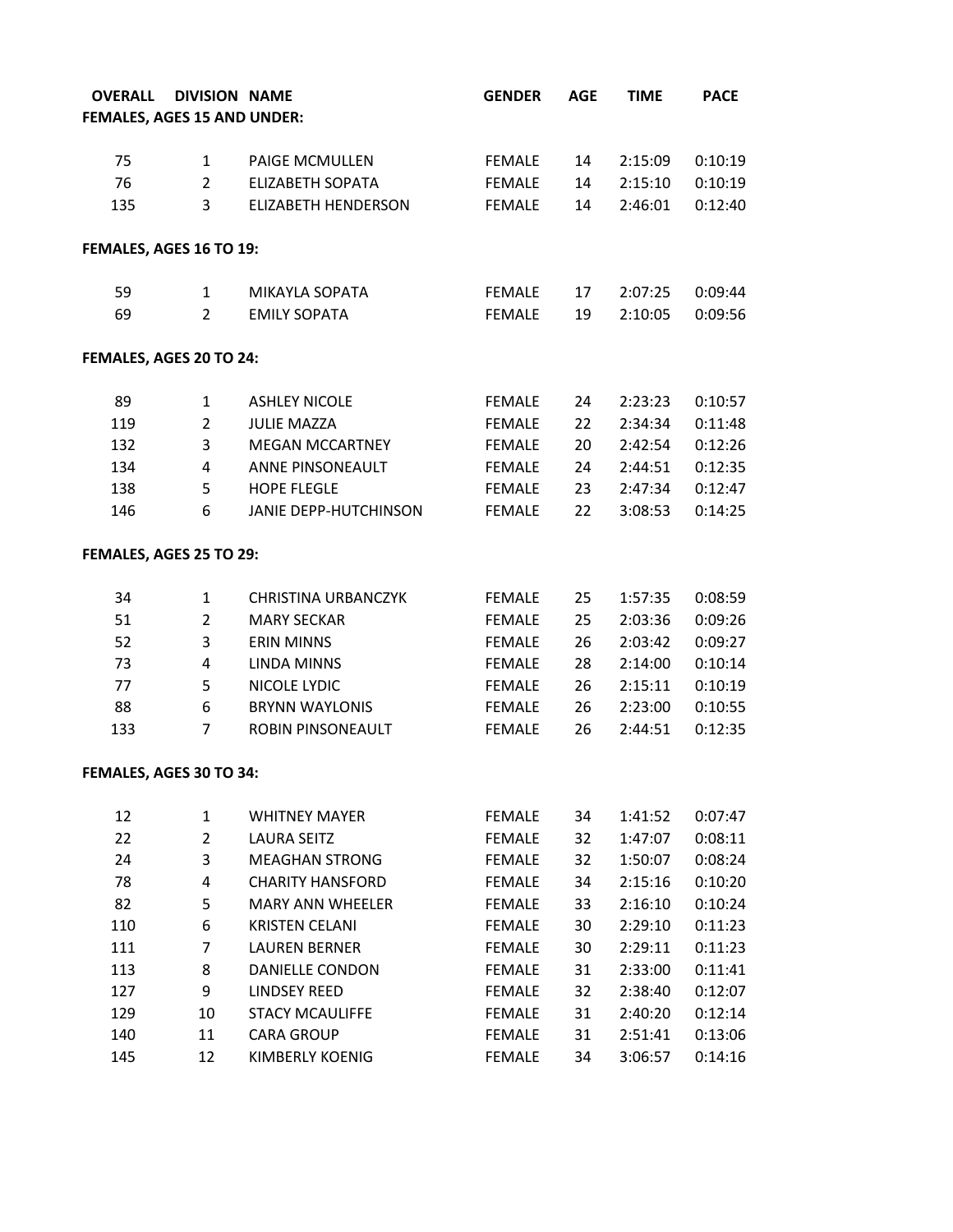| <b>OVERALL</b>          | <b>DIVISION NAME</b> |                            | <b>GENDER</b> | <b>AGE</b> | <b>TIME</b> | <b>PACE</b> |
|-------------------------|----------------------|----------------------------|---------------|------------|-------------|-------------|
| FEMALES, AGES 35 TO 39: |                      |                            |               |            |             |             |
|                         |                      |                            |               |            |             |             |
| 16                      | 1                    | <b>JESSICA RAFFERTY</b>    | <b>FEMALE</b> | 36         | 1:44:07     | 0:07:57     |
| 25                      | $\overline{2}$       | <b>JAYE GREENFIELD</b>     | <b>FEMALE</b> | 37         | 1:50:13     | 0:08:25     |
| 29                      | 3                    | <b>MEGHAN FOULK</b>        | <b>FEMALE</b> | 36         | 1:53:59     | 0:08:42     |
| 46                      | 4                    | <b>TRICIA SOMERVILLE</b>   | <b>FEMALE</b> | 39         | 2:02:30     | 0:09:21     |
| 54                      | 5                    | <b>HEATHER AGEE</b>        | <b>FEMALE</b> | 35         | 2:04:26     | 0:09:30     |
| 58                      | 6                    | <b>SHELLY JONES</b>        | <b>FEMALE</b> | 37         | 2:06:56     | 0:09:41     |
| 80                      | $\overline{7}$       | <b>VALERIE SLADE</b>       | <b>FEMALE</b> | 37         | 2:15:51     | 0:10:22     |
| 83                      | 8                    | <b>KRISTIN RODGERS</b>     | <b>FEMALE</b> | 35         | 2:16:54     | 0:10:27     |
| 85                      | 9                    | <b>KIMBERLY YOUNG RAHN</b> | <b>FEMALE</b> | 38         | 2:20:45     | 0:10:45     |
| 95                      | 10                   | AMANDA MCANULTY            | <b>FEMALE</b> | 39         | 2:24:54     | 0:11:04     |
| 97                      | 11                   | <b>JESSICA SKILES</b>      | <b>FEMALE</b> | 38         | 2:25:00     | 0:11:04     |
| 98                      | 12                   | <b>MARY ANNE MCMULLEN</b>  | <b>FEMALE</b> | 39         | 2:25:01     | 0:11:04     |
| 106                     | 13                   | <b>AMY ATHERTON</b>        | <b>FEMALE</b> | 39         | 2:26:06     | 0:11:09     |
| 108                     | 14                   | <b>KELLY DUMM</b>          | <b>FEMALE</b> | 37         | 2:28:08     | 0:11:18     |
| 118                     | 15                   | <b>BROOKE MAYAK</b>        | <b>FEMALE</b> | 36         | 2:34:26     | 0:11:47     |
| 122                     | 16                   | ERIN HUBBARD               | <b>FEMALE</b> | 39         | 2:36:24     | 0:11:56     |
| 123                     | 17                   | AMY COOK                   | <b>FEMALE</b> | 36         | 2:37:05     | 0:11:59     |
| 124                     | 18                   | <b>JESSICA HOLLEN</b>      | <b>FEMALE</b> | 37         | 2:37:37     | 0:12:02     |
| 130                     | 19                   | <b>JENNIFER LEGRAND</b>    | <b>FEMALE</b> | 38         | 2:42:08     | 0:12:23     |
| 139                     | 20                   | <b>AMY SCHAFER</b>         | <b>FEMALE</b> | 35         | 2:51:04     | 0:13:04     |
| 142                     | 21                   | <b>MISTY WILSON</b>        | <b>FEMALE</b> | 35         | 2:56:51     | 0:13:30     |
| 144                     | 22                   | <b>ANNIE NAGY</b>          | <b>FEMALE</b> | 39         | 3:06:57     | 0:14:16     |
| 151                     | 23                   | <b>BECKY STIFFLER</b>      | <b>FEMALE</b> | 39         | 3:34:03     | 0:16:20     |
| 155                     | 24                   | <b>JAMIE MOYES</b>         | <b>FEMALE</b> | 35         | ?:??:??     | ?:??:??     |
|                         |                      |                            |               |            |             |             |

## **FEMALES, AGES 40 TO 44:**

| 19  | $\mathbf{1}$   | SARAH FARRANT           | <b>FEMALE</b> | 44 | 1:46:07 | 0:08:06 |
|-----|----------------|-------------------------|---------------|----|---------|---------|
| 31  | $\overline{2}$ | KAREN WOODS             | <b>FEMALE</b> | 41 | 1:54:56 | 0:08:46 |
| 35  | 3              | LISA WENNER             | <b>FEMALE</b> | 44 | 1:58:09 | 0:09:01 |
| 42  | 4              | SARAH HOFFMAN           | <b>FEMALE</b> | 41 | 2:01:00 | 0:09:14 |
| 44  | 5              | <b>LEE ANN CRAMER</b>   | <b>FEMALE</b> | 40 | 2:02:06 | 0:09:19 |
| 62  | 6              | JENNIE TOYOKAWA         | <b>FEMALE</b> | 43 | 2:08:05 | 0:09:47 |
| 90  | 7              | JENNIFER WALLY BLYSTONE | <b>FEMALE</b> | 43 | 2:23:27 | 0:10:57 |
| 94  | 8              | <b>ANGELIQUE KIRSCH</b> | <b>FEMALE</b> | 44 | 2:24:51 | 0:11:03 |
| 96  | 9              | TRACY DUTKO             | <b>FEMALE</b> | 40 | 2:24:54 | 0:11:04 |
| 100 | 10             | PAULA ANTONIO           | <b>FEMALE</b> | 43 | 2:25:46 | 0:11:08 |
| 101 | 11             | <b>WENDY EPERESI</b>    | <b>FEMALE</b> | 41 | 2:25:49 | 0:11:08 |
| 102 | 12             | <b>KRISTEN PEGG</b>     | <b>FEMALE</b> | 40 | 2:25:49 | 0:11:08 |
| 109 | 13             | STEPHANIE SIMONSON      | <b>FEMALE</b> | 41 | 2:28:39 | 0:11:21 |
| 112 | 14             | <b>BRIANNE BROWN</b>    | <b>FEMALE</b> | 44 | 2:29:59 | 0:11:27 |
| 115 | 15             | <b>ALISON SMITH</b>     | <b>FEMALE</b> | 43 | 2:33:13 | 0:11:42 |
| 116 | 16             | <b>AMY SHULTZ</b>       | <b>FEMALE</b> | 40 | 2:33:30 | 0:11:43 |
| 131 | 17             | LAURA LEVRI             | <b>FEMALE</b> | 41 | 2:42:47 | 0:12:26 |
|     |                |                         |               |    |         |         |